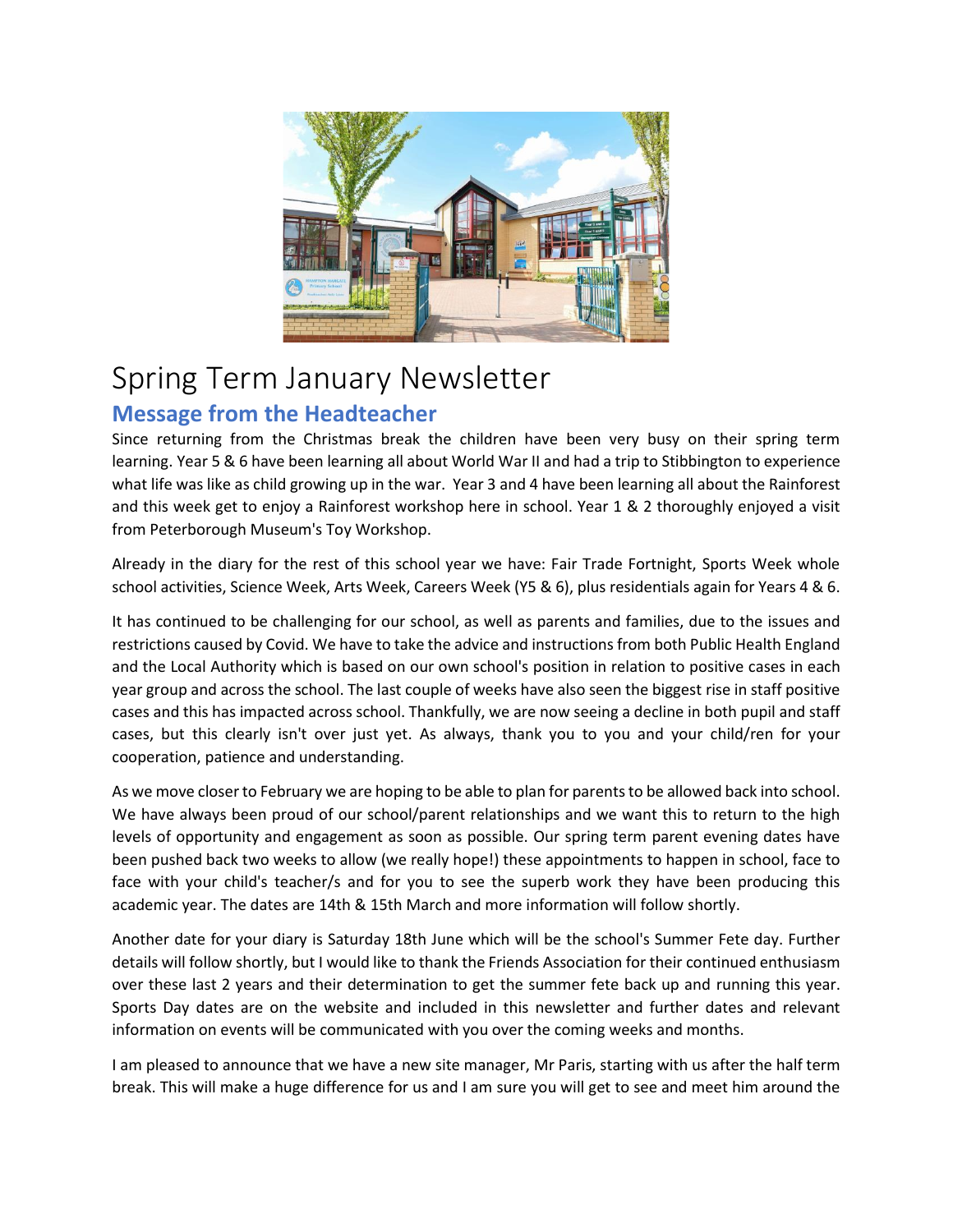school site. We also have new staff this term. Welcome to Mrs Glasswell, Miss Welch, Mrs McMillan and Miss Howlett.

| <b>Attendance Report</b> |        |                     |
|--------------------------|--------|---------------------|
| Reception                | Year 3 | Year 6              |
| 94.41%                   | 93.24% | 94.04%              |
| Year 1                   | Year 4 | <b>School total</b> |
| 93.53%                   | 93.60% | 93.69%              |
| Year 2                   | Year 5 |                     |
| 93.14%                   | 93.93% |                     |

## Year 5 & 6 Day Trip to Stibbington

Years 5 and 6 went to Stibbington at the start of term to learn about life as an evacuee. They took on the roles of real life children who were evacuated from London at the start of World War II. They had a great time finding out about rations and all the rules that children had to follow. They also experienced a lesson from the 1940s and found out what you had to do when the air raid siren went off. We were really proud at how well the children behaved during the trips and it was clear how much they learned from their day

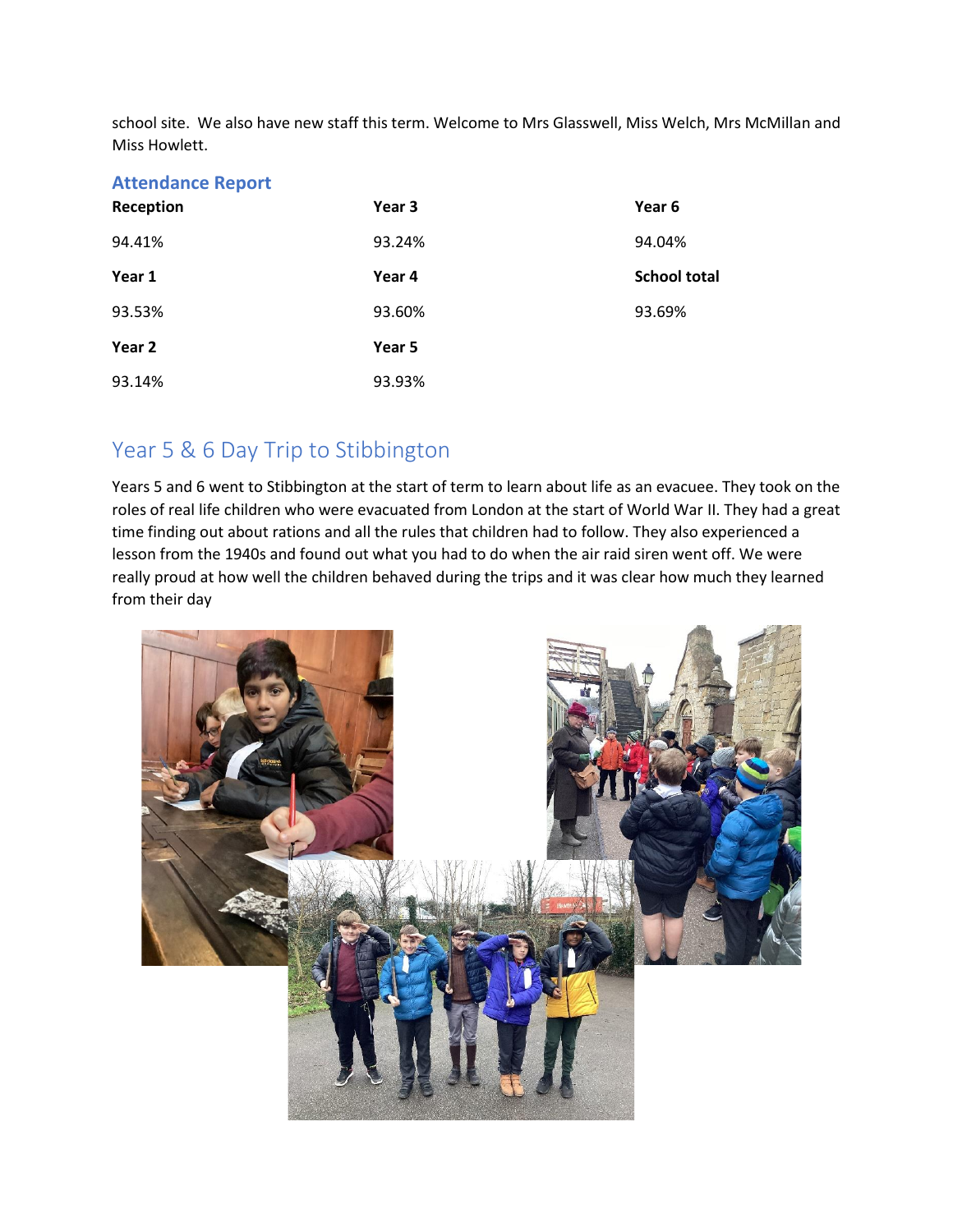

Next week, YDP are focusing on Nutrition. We know how important nutrition is for our children. The have put together the below slides for you and your families.

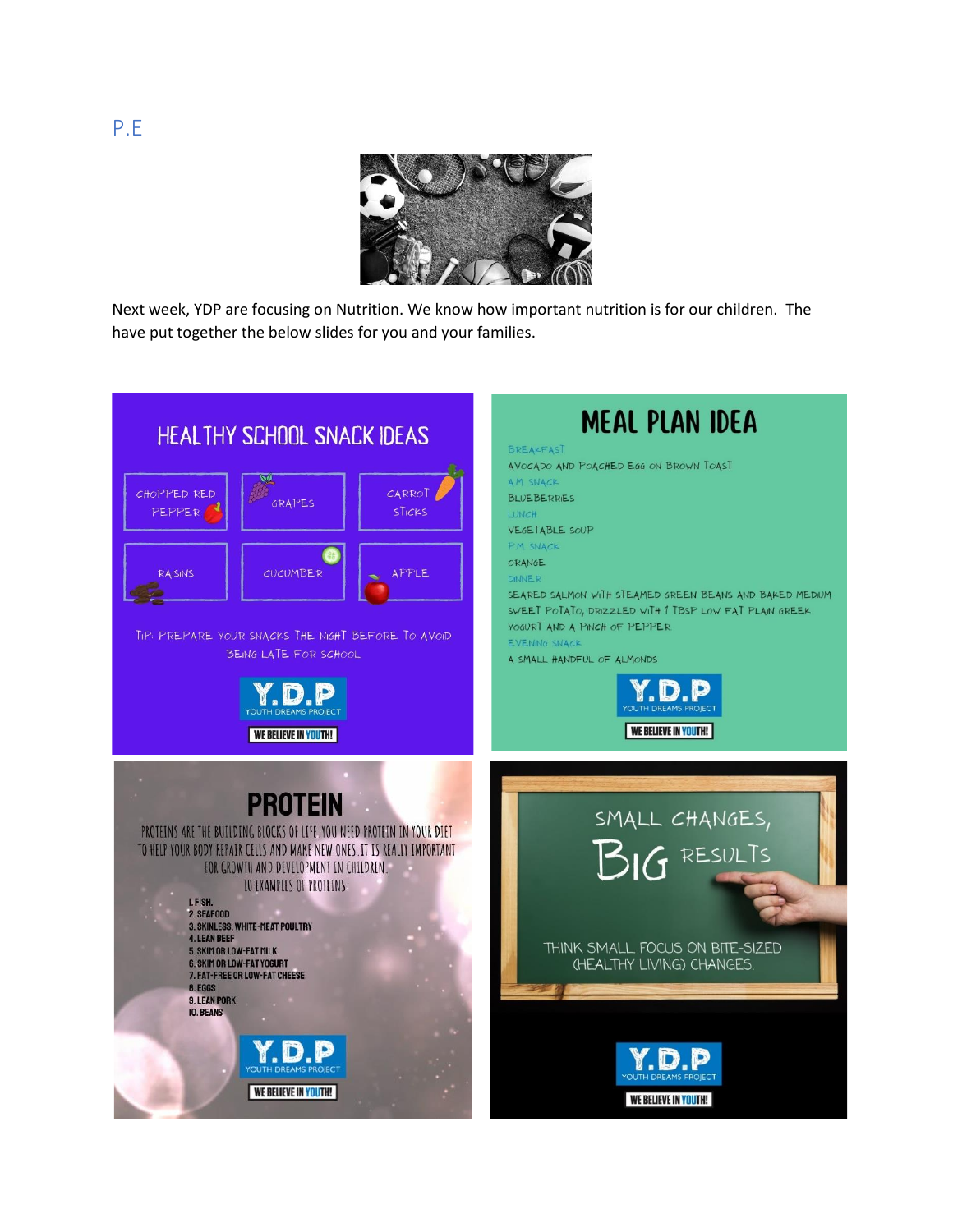# **Fundraising**

### Shine Charity - Non School Uniform Day



On Friday 11th February we will be holding a Non School Uniform Day to raise money for Shine Charity - Spina Bifida Awareness.

Shine provides specialist support from before birth and throughout the life of anyone living with spina bifida and/or hydrocephalus, as well as to parents, families, carers and professional care staff.

If your child/ren would like to take part we are asking for a donation of **£1** per child which will go towards the Shine Charity. You can pay your donation online through ParentPay or if you are unable to do this, please give a donation to your child's class teacher.

This is not a compulsory event and if your child does not wish to take part then they should come to school in their uniform as normal.

### **Please remember.....**

Just a<br>friendly<br>reminder...

- Activate ParentPay Account
- Payments for Kingswood
- School Dinner Payments
- Make Payment for trips
- Just a reminder that fidget toys should only be provided by the school and children should not be bringing them in to school with them.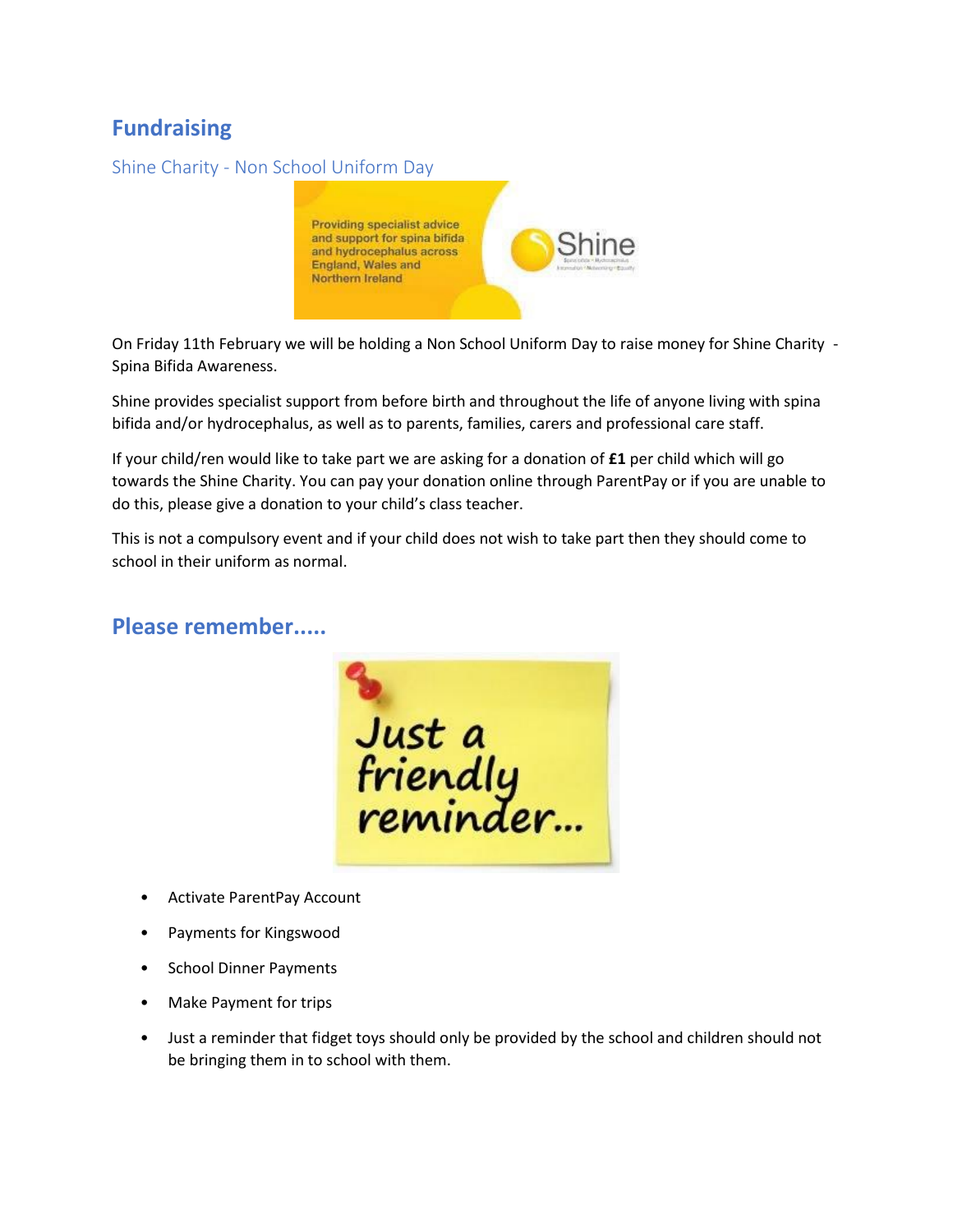#### **Winter Weather**

The weather is cold, please ensure that your child comes to school dressed appropriately for the weather and bring their coats (and jumpers) with them........ with their names in!



### **We love our planet...**

Don't forget to bring your used batteries into the school reception area and deposit in our battery bin for recycling.



# **Term Dates and Events for the Spring and Summer Term**

*Please be aware that there have been some minor changes to a few of the dates since these dates were released in September.*

**SPRING TERM 2022**

#### **FEBRUARY 2022**

Fri 11th Feb - Non-Uniform Day - SHINE Charity - Spina Bifida Awareness

14th - 18th Feb - Half-term week

21st Feb - 4th March - Fairtrade Fortnight

Wed 23rd Feb - Class Photo day

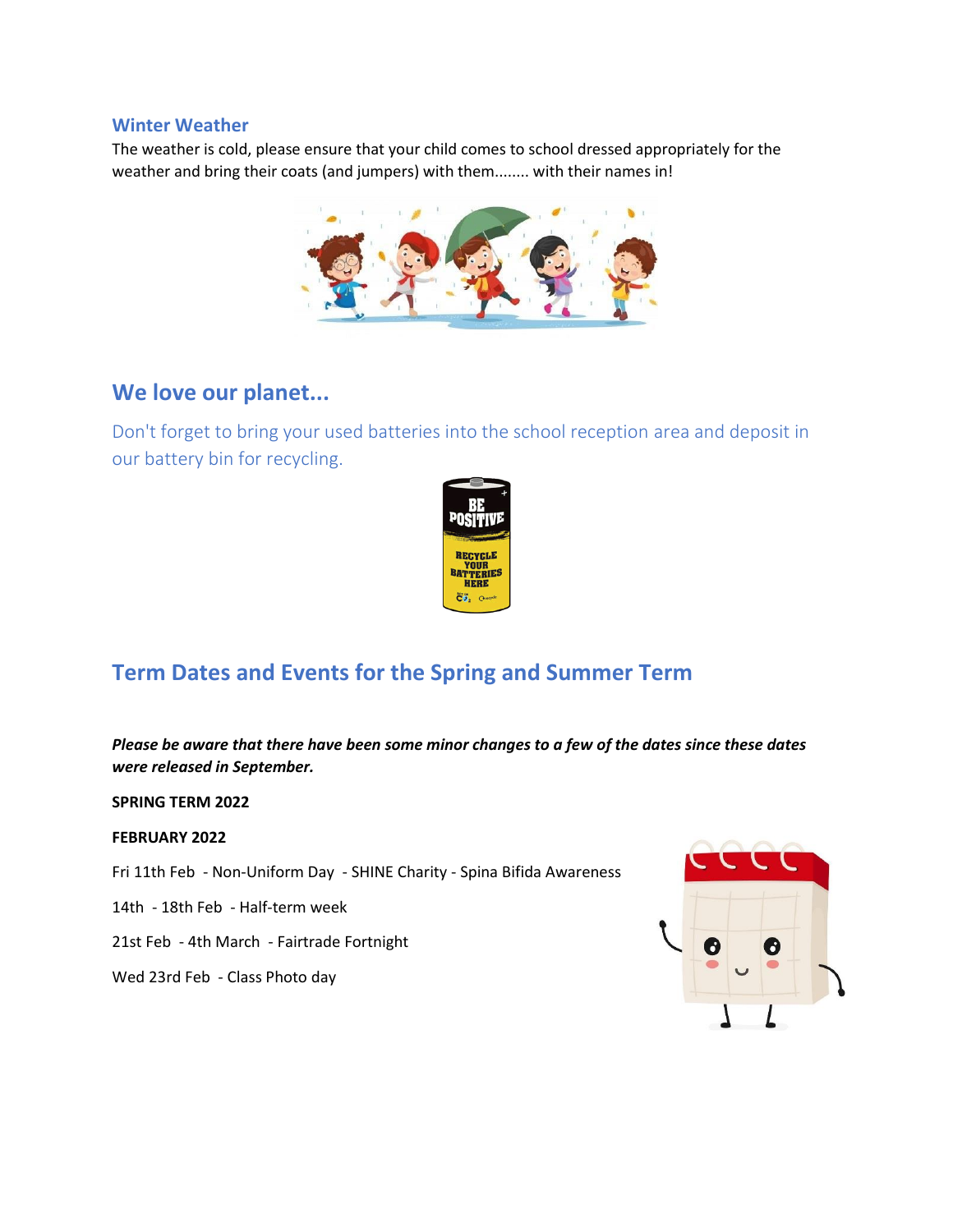#### **MARCH 2022**

Mon 14th March - Parent Evening (3.30pm - 5.15pm) Tue 15th March - Parent Evening (3.30pm - 7.30pm) Mon 21st March - Conductive Music STEAM Tue 22nd March - Conductive Music STEAM Tues 22nd March - Year 5 Performance - 9.15am Tues 22nd March - Year 5 Performance - 6.00pm

#### **APRIL 2022**

Fri 1st April - Easter Egg Raffle Fri 1st April - End of term for pupils Tue 19th April - Summer term starts for pupils

#### **SUMMER TERM 2022**

#### **MAY 2022**

Mon 2nd May - Bank Holiday W/C 9th May - KS2 SATs Week W/C 16th May - Sports Week W/C 23rd May - Science Week

#### **JUNE 2022**

30th May to 6th June - Half-term week Tue 7th June - Children return to school Wed 15th June - KS1 Sports Day 9.30am Wed 15th June - Reception Sports Day 2.00pm Thur 16th June - KS2 Sports Day 9.15am Sat 18th June - Friends Association Summer Fete Mon 20th to Wed 22nd June - Kingswood Year 6 residential Tue 21st June - RESERVE KS1 Sports Day 9.30am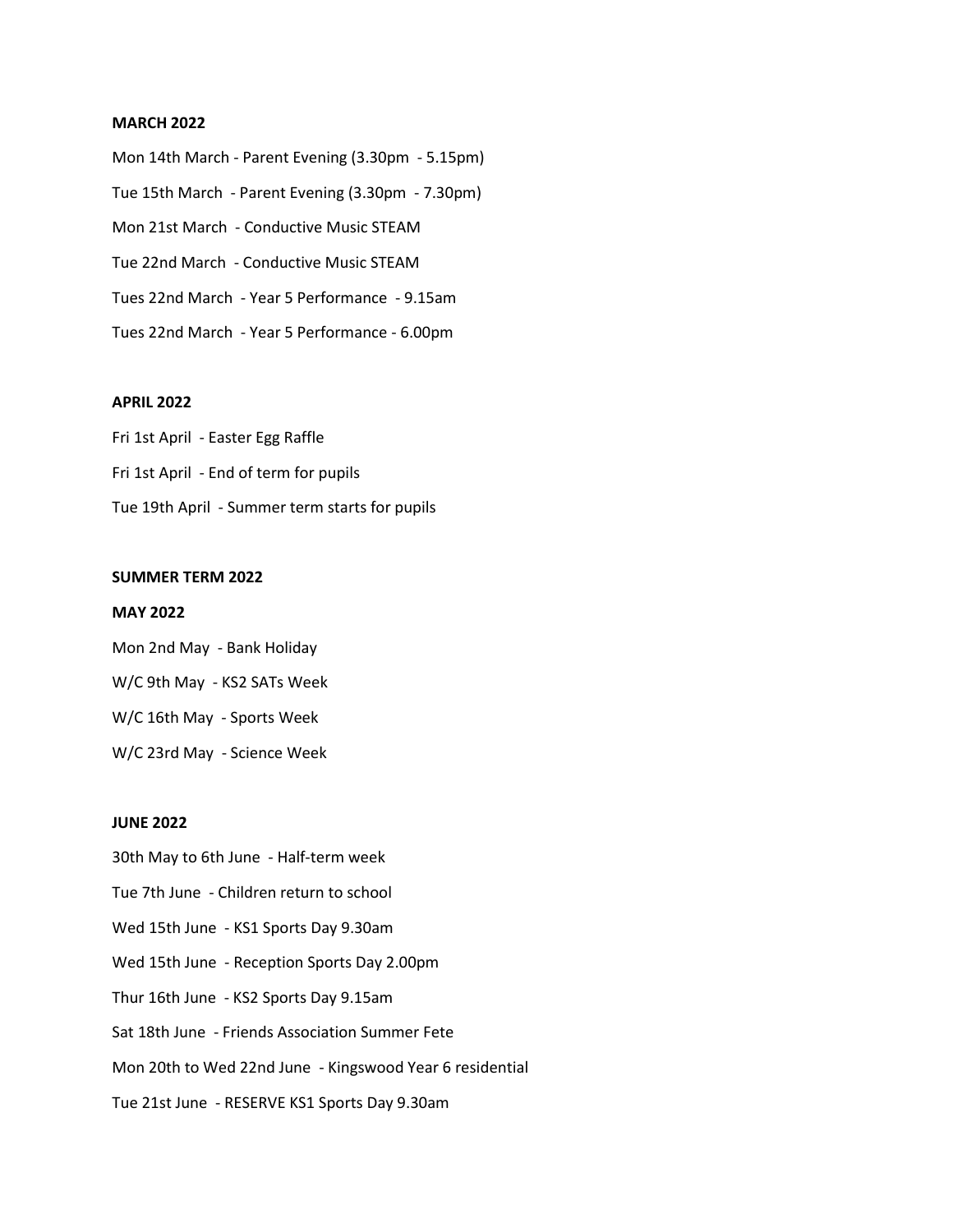Tue 21st June - RESERVE Reception Sports Day 2.00pm Wed 22nd June - Afternoon - stay and play new Rec intake sessions Thur 23rd June - RESERVE KS2 Sports Day 9.15am Wed 29th - Fri 1st July - Year 4 Group 1 Sacrewell Residential

#### **JULY 2022** T

Tue 5th July - Year 6 Performance 6.00pm Wed 6th July - Transition / Move-Up Day - TBC Thur 7th July - Reports home today Mon 11th July - Open Afternoon 3.30 - 5.45pm Wed 13th-Fri 15th July - Year 4 Group 2 Sacrewell Residential Mon 18th July - Achievement Assembly 9am Tue 19th July - Year 6 Leaver Assembly with parents 9.15am Tue 19th July - End of term

### **Term Dates for 2021-2022**

#### **Spring Term 2022**

Spring Term starts: Wednesday 5th January 2022 Half term: Monday 14th - Friday 18th February 2022 Spring Term ends: Friday 1st April 2022 **Summer Term 2022** Summer Term starts: Tuesday 19th April 2022 May Day Bank Holiday: Monday 2nd May 2022 Half term: Monday 30th May - Monday 6th June 2022 (Children return after half term on **Tuesday 7th June**) Summer Term ends: Tuesday 19th July 2022